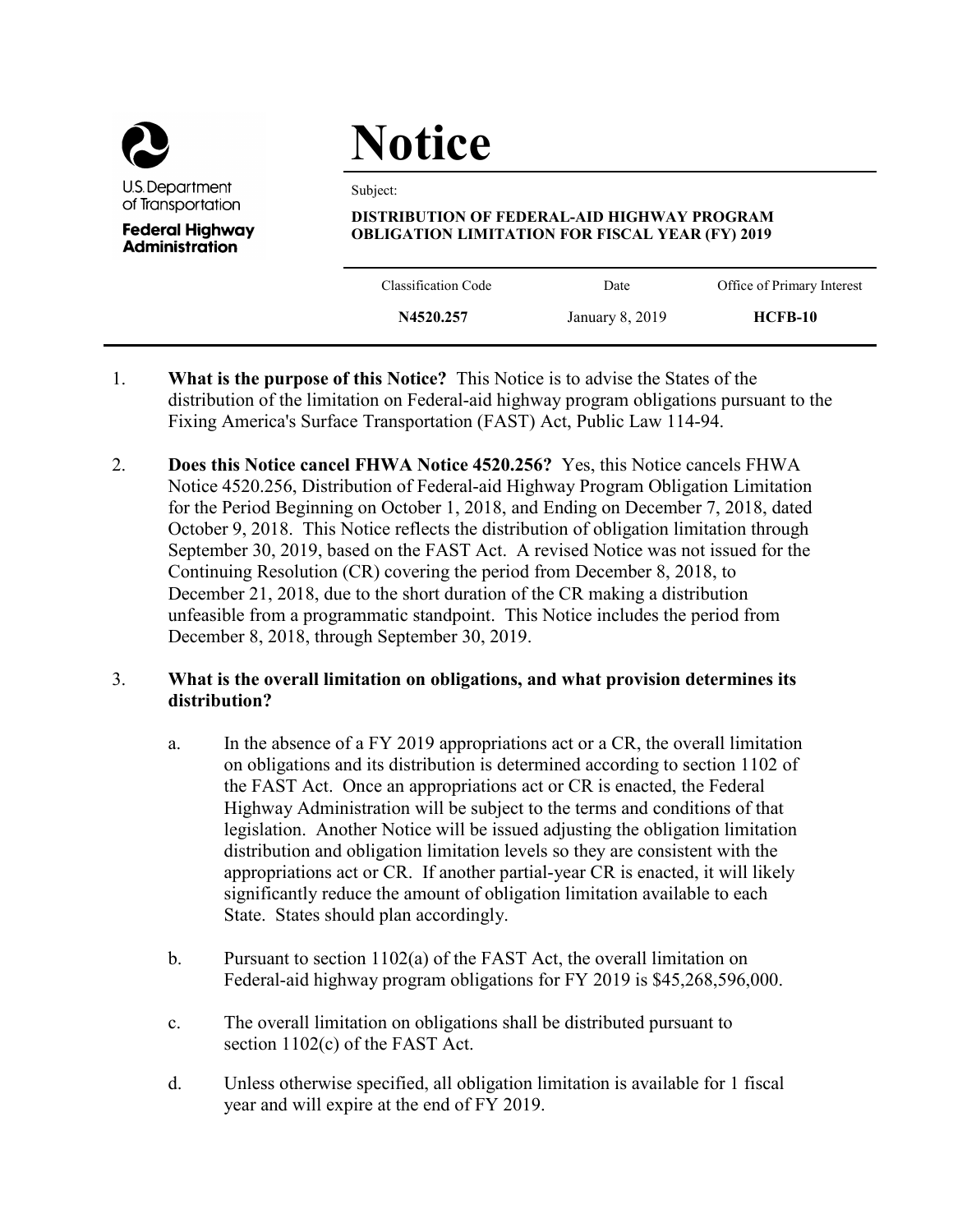- 4. **What funds are exempt from the limitation on obligations?** The obligation limitation does not apply to obligations for projects covered under:
	- (1) section 125 of title 23, United States Code (U.S.C.);
	- (2) section 147 of the Surface Transportation Assistance Act of 1978;
	- (3) section 9 of the Federal-Aid Highway Act of 1981;
	- (4) sections 131(b) and 131(j) of the Surface Transportation Assistance Act of 1982;
	- (5) sections 149(b) and 149(c) of the Surface Transportation and Uniform Relocation Assistance Act of 1987;
	- (6) sections 1103 through 1108 of the Intermodal Surface Transportation Efficiency Act of 1991;
	- (7) section 157 of title 23, U.S.C., as in effect on the day before the date of enactment of the Transportation Equity Act for the 21<sup>st</sup> Century;
	- (8) section 105 of title 23, U.S.C, as in effect for fiscal years 1998 through 2004, but only in an amount equal to \$639,000,000 for each of those fiscal years;
	- (9) the Federal-aid highway programs for which obligation authority was made available under the Transportation Equity Act for the  $21<sup>st</sup>$  Century or subsequent public laws for multiple years or to remain available until used, but only to the extent that the obligation authority has not lapsed or been used;
	- (10) section 105 of title 23, U.S.C., but only in an amount equal to \$639,000,000 for each of fiscal years 2005 through 2012;
	- (11) section 1603 of the SAFETEA-LU, to the extent that funds obligated in accordance with that section were not subject to a limitation on obligations at the time at which the funds were initially made available for obligation; and
	- (12) section 119 of title 23, U.S.C., but only in an amount equal to \$639,000,000 prior to sequestration for each of fiscal years 2013 through 2019.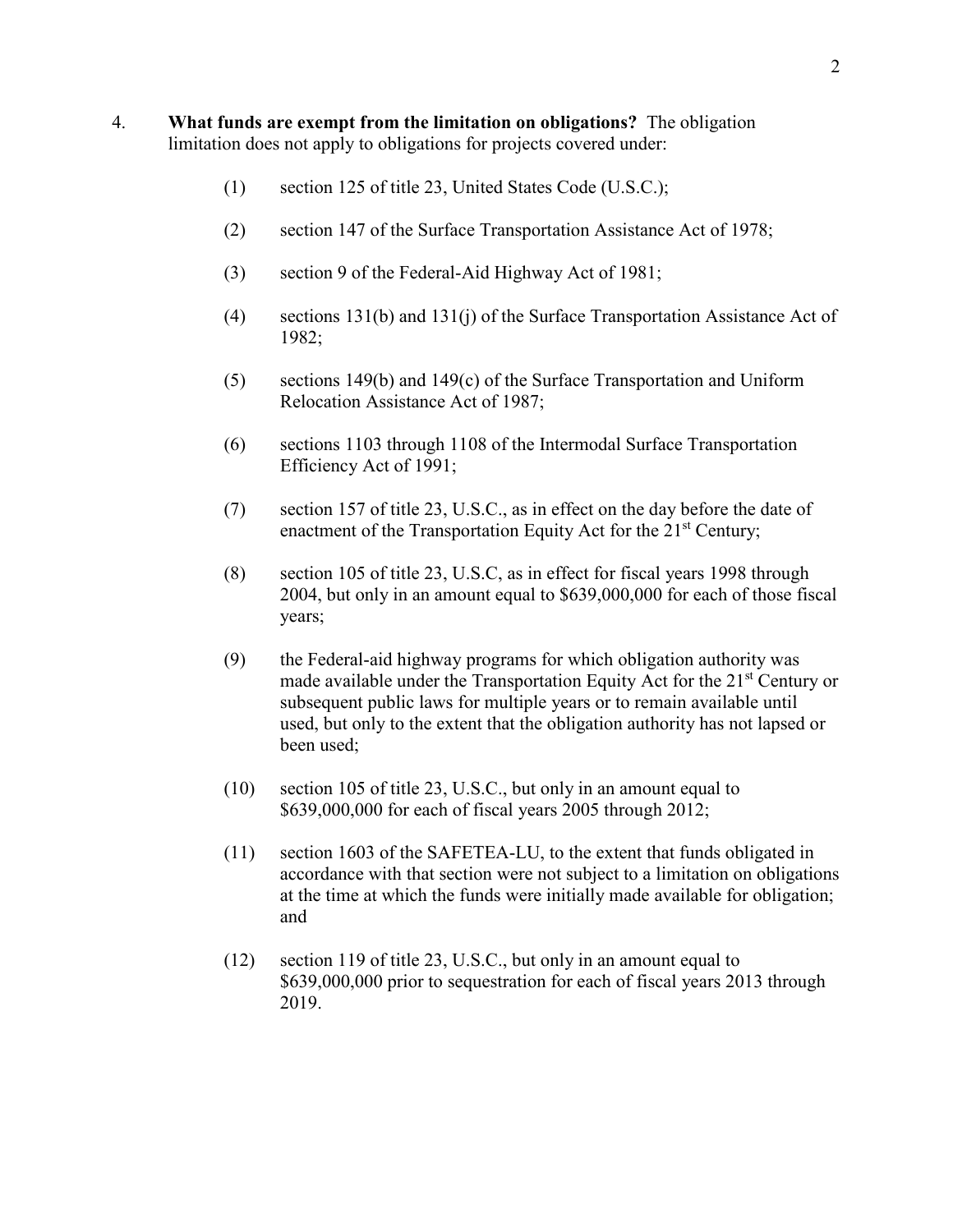## 5. **How are the obligation limitation amounts associated with allocated programs determined?**

- a. Obligation limitation is provided for administrative expenses and programs authorized under section 104(a) of title 23, U.S.C., and amounts authorized for the Bureau of Transportation Statistics. Obligation limitation is provided equal to the contract authority for each such program.
- b. Obligation limitation is provided for the unobligated balances of contract authority for allocated programs (or for the apportioned Tribal Transportation Program and the Federal Lands Access Program) that are carried over from previous fiscal years and for which obligation limitation had been provided in a previous fiscal year. Obligation limitation is provided equal to such unobligated balances of contract authority.
- c. The ratio between the remaining obligation limitation and the remaining FY 2019 contract authority subject to obligation limitation is determined. The ratio calculated for FY 2019 under the FAST Act is 90.1 percent.
- d. Obligation limitation is distributed for each of the allocated programs (other than those allocated programs for which obligation limitation has already been provided) and for the Tribal Transportation Program and the Federal Lands Access Program. The amount of obligation limitation provided for each such program is determined by multiplying the amount of contract authority authorized for FY 2019 by the above ratio. The amount of contract authority authorized that is not provided associated obligation limitation is "lopped off," resulting in equal amounts of contract authority and obligation limitation available for such programs (except for the Tribal Transportation Program, which is not subject to the "lop off" of contract authority).

## 6. **How is the distribution of formula obligation limitation to the States determined?**

- a. After obligation limitation is provided for the allocated programs (and for the Tribal Transportation Program and the Federal Lands Access Program) as described above, the remaining amount of obligation limitation is distributed among the States as formula obligation limitation. The formula obligation limitation is distributed among the States in the proportions that the FY 2019 apportionments subject to the obligation limitation for each State bear to the total FY 2019 apportionments subject to the obligation limitation for all States.
- b. The attached Table 1 shows the amount of FY 2019 formula obligation limitation distributed to each State, net of any obligation limitation associated with transfer or withholding penalty funding, or set aside under the high risk rural roads special rule, or set aside for the minimum condition of National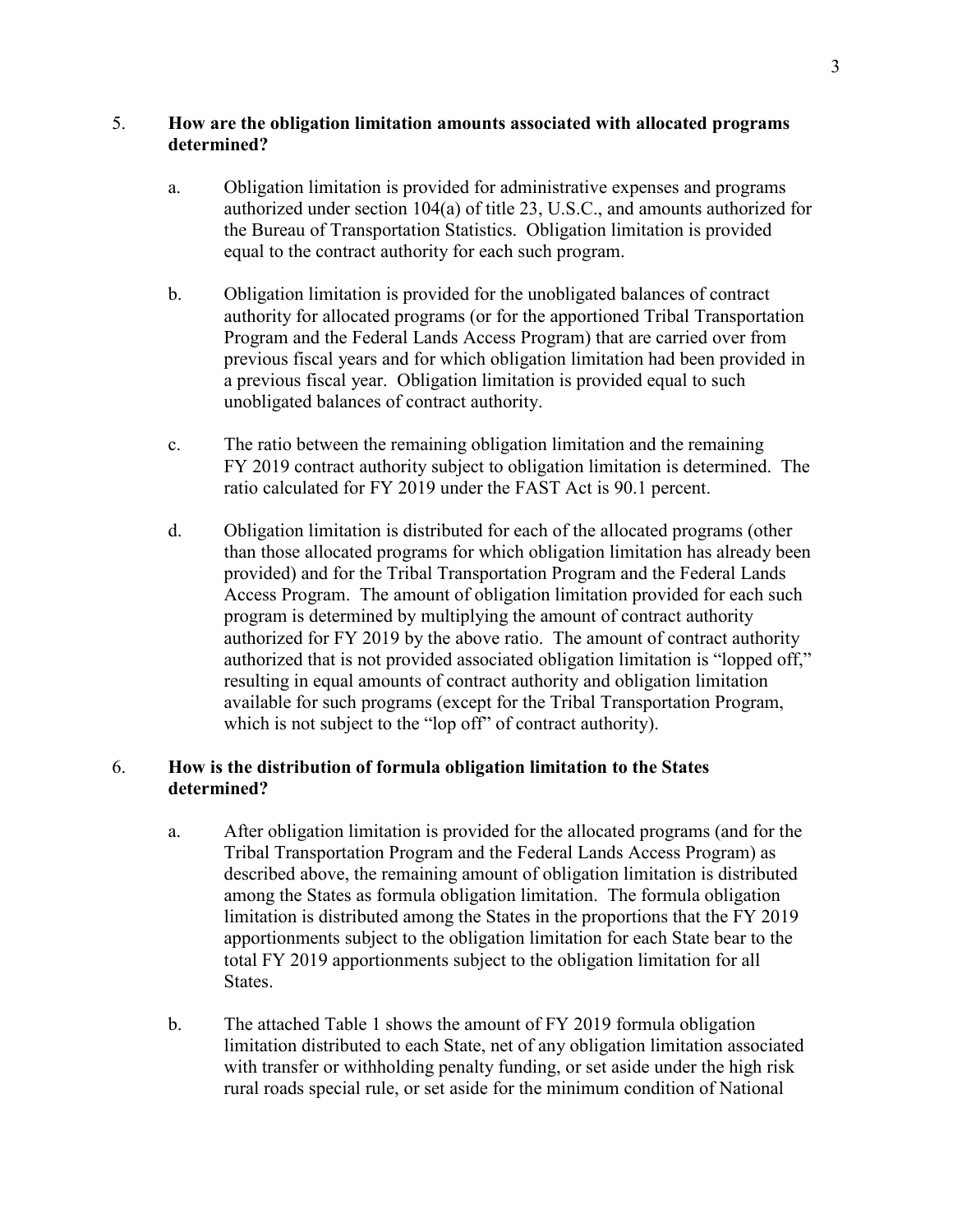Highway System bridges penalty (see paragraphs 7, 9, and 10 of this Notice below).

# 7. **Is there any obligation limitation associated with transfer penalty funds?**

- a. Yes, obligation limitation is associated with transfer penalty funds for those States that failed to meet the provisions of section 154 of title 23, U.S.C. (Open Container Requirements) or section 164 of title 23, U.S.C. (Minimum Penalties for Repeat Offenders for Driving While Intoxicated or Driving Under the Influence) for FY 2019 as determined by the National Highway Traffic Safety Administration (NHTSA).
- b. Along with the transfer penalty funds under section 154 and section 164 of title 23, U.S.C., the associated obligation limitation will be reserved and then released for use on eligible Highway Safety Improvement Program activities under section 148 of title 23, U.S.C., or transferred to the State's safety program under section 402 of title 23, U.S.C.
- c. The amount of obligation limitation associated with the transfer penalty funds is determined by multiplying the amount of the transfer penalty funds by the ratio of a State's formula obligation limitation to that State's apportionments subject to the obligation limitation.
- d. The amounts of transfer penalty funds and associated obligation limitation for FY 2019 are shown in Table 2.
- 8. **How is the distribution of the obligation limitation affected by a penalty that requires that funds be withheld from apportionment to a State and lapsed immediately, such as required by 23 U.S.C. 159?** The formula obligation limitation associated with any funds withheld from apportionment and lapsed immediately due to such a penalty is distributed to the States pursuant to the FAST Act. See paragraph 6 for how obligation limitation is distributed to the States.

# 9. **Is there any obligation limitation set aside under the special rule for high risk rural roads?**

- a. Section  $148(g)(1)$  of title 23, U.S.C., contains a special rule for high risk rural road safety. The special rule requires that, if the fatality rate on rural roads in a State increases over the most recent 2-year period for which data are available, the State must obligate during the next fiscal year for projects on high risk rural roads an amount at least equal to 200 percent of its FY 2009 high risk rural roads set-aside.
- b. The requirement to obligate such amounts during the next fiscal year is implemented by a set-aside of both Highway Safety Improvement Program funds and an equal amount of formula obligation limitation.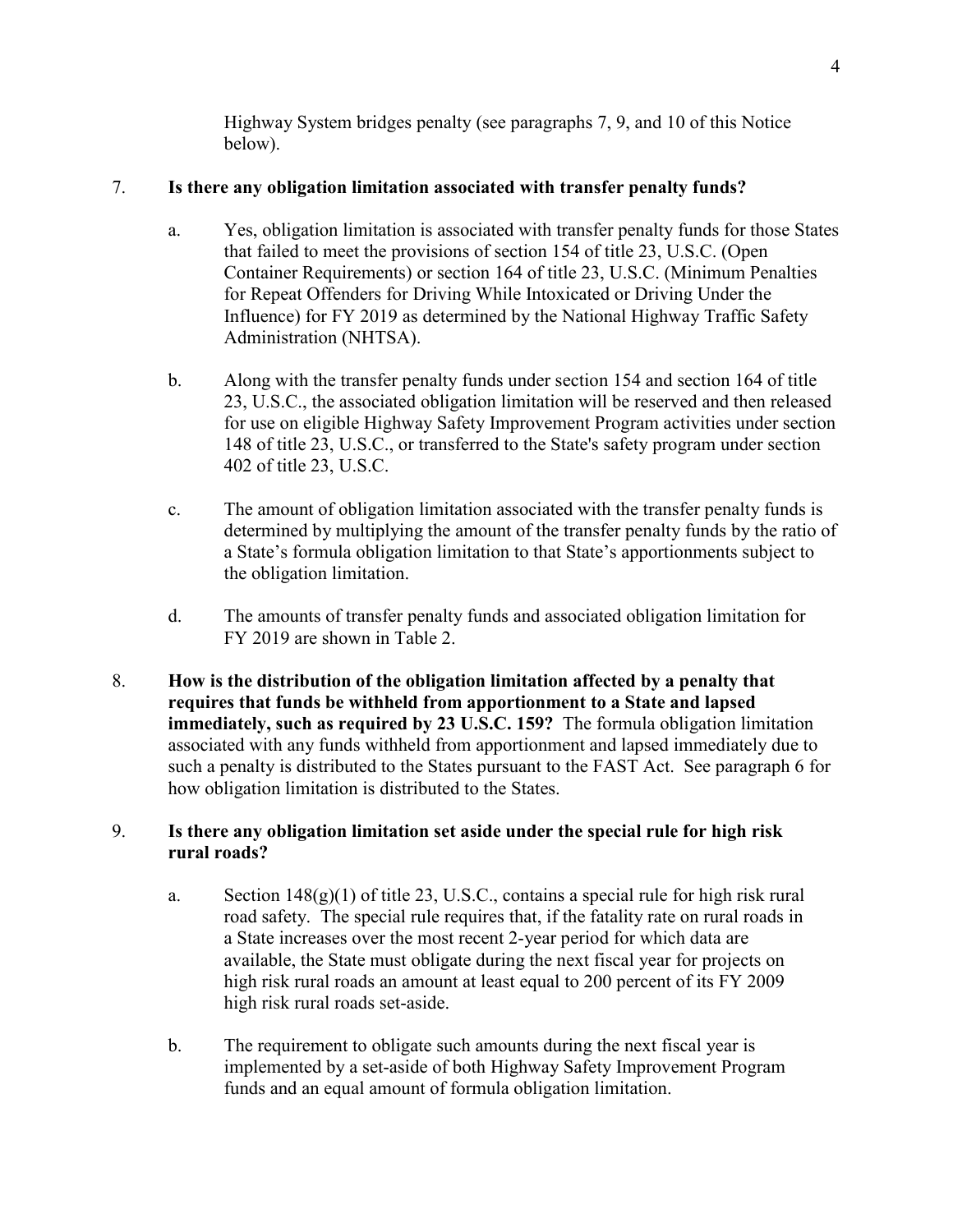c. The amounts of high risk rural roads special rule funds and associated obligation limitation for FY 2019 are shown in Table 3.

## 10. **Is there any obligation limitation set aside for the minimum condition of National Highway System bridges penalty?**

- a. Section 119(f)(2)(A) of title 23, U.S.C., provides for a penalty if a State for 3 consecutive years fails to maintain its National Highway System structurally deficient deck area at or below 10 percent. For the fiscal year after such a failure is determined, such a State must have an amount equal to 50 percent of its FY 2009 Highway Bridge Program apportionment set aside for use only on National Highway System bridge projects.
- b. Part 490.413(a)(1) of title 23, Code of Federal Regulations, requires such penalty funds to be obligated in the year in which they are set aside.
- c. The requirement to obligate such amounts during the next fiscal year is implemented by a set-aside of both National Highway Performance Program funds and an equal amount of formula obligation limitation.
- d. The amounts of the minimum condition of National Highway System bridges penalty funds and associated obligation limitation for FY 2019 are shown in Table 4.

# 11. **What other provisions apply that are related to the distribution of obligation limitation?**

- a. Contract authority for transportation research programs under chapter 5 of title 23, U.S.C., or title VI of the Fixing America's Surface Transportation Act is subject to obligation limitation that remains available for a period of 4 fiscal years. Obligation limitation made available for transportation research in future fiscal years will be in addition to amounts made available for FY 2019.
- b. The amounts of contract authority "lopped off" from the allocated programs and the Federal Lands Access Program due to the imposition of the obligation limitation will be redistributed to the States. The redistribution will be provided via a separate notice to be issued no later than 30 days after the distribution of the obligation limitation.
- c. After August 1, 2019, the Secretary will revise the distribution of obligation authority made available if a State does not plan to obligate the amount distributed during FY 2019 and redistribute such amount to those States able to obligate amounts in addition to those previously distributed during FY 2019. Procedures for this process (known as August Redistribution) will be provided via a separate notice to be issued in July.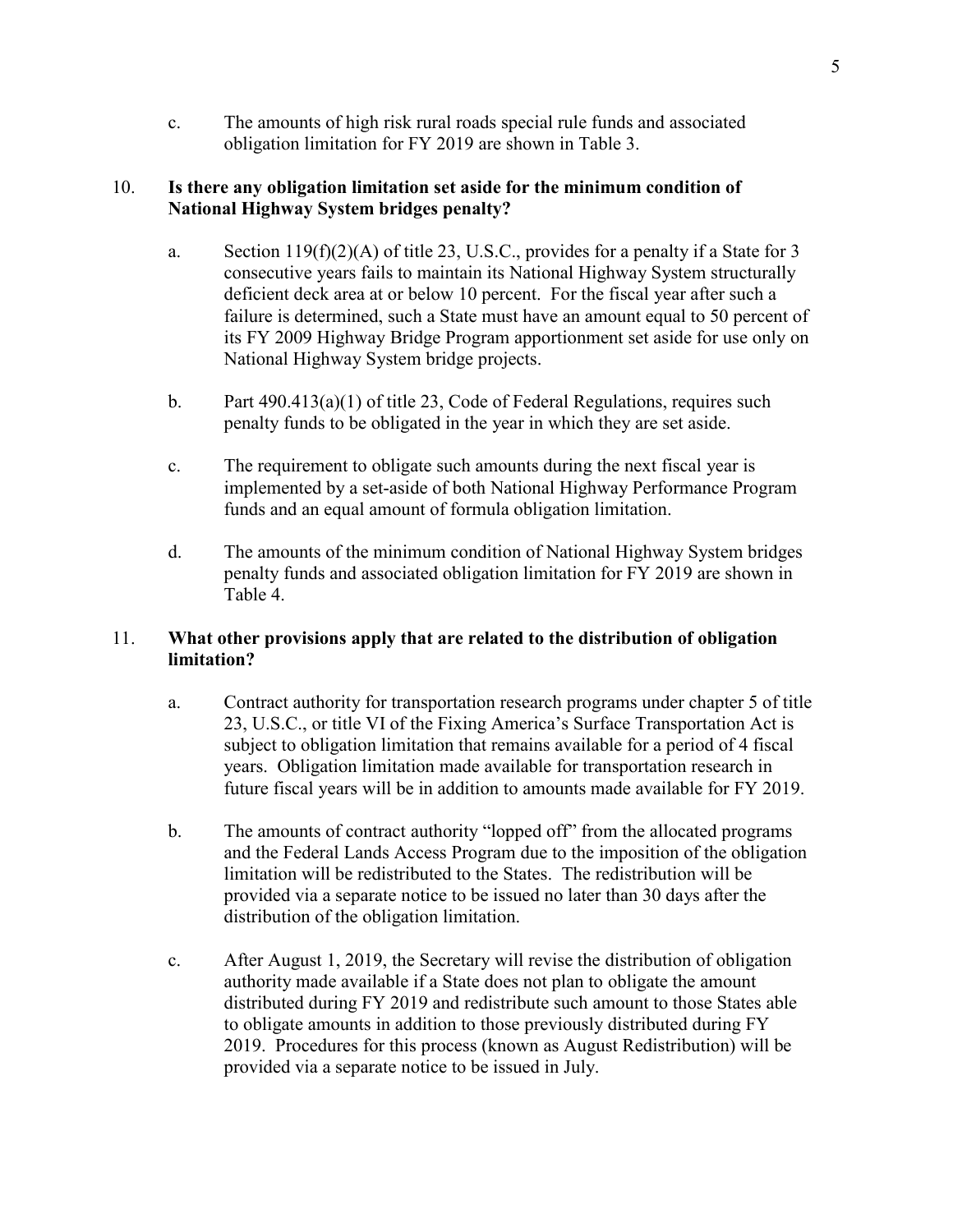What action is required? Division Administrators should ensure that copies of this 12. Notice are provided to the State departments of transportation.

Blandyc L. Hendrichson

Deputy Administrator

Attachments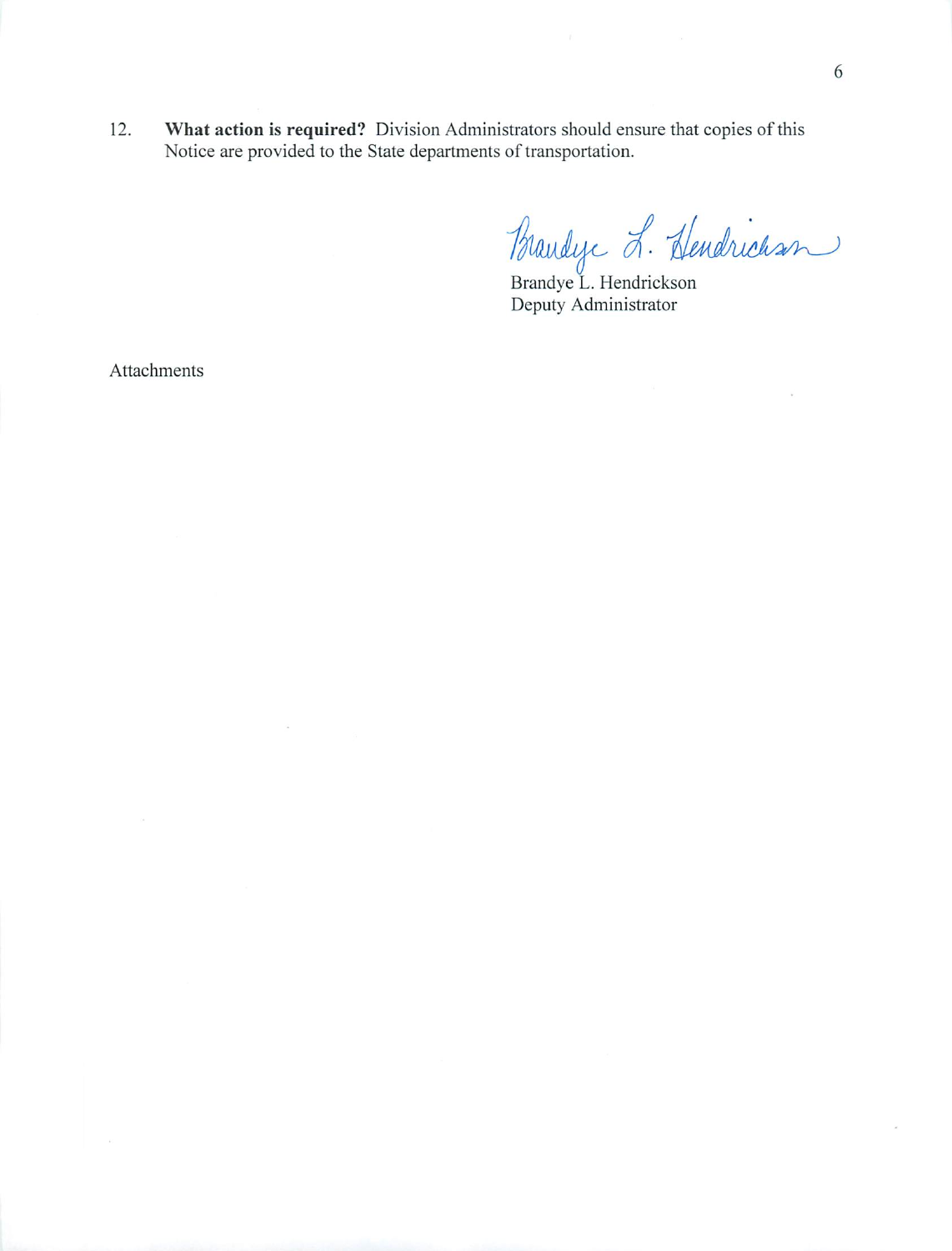```
N4520.257 - TABLE 1
```
#### U. S. DEPARTMENT OF TRANSPORTATION FEDERAL HIGHWAY ADMINISTRATION

#### FIXING AMERICA'S SURFACE TRANSPORTATION ACT OBLIGATION LIMITATION DISTRIBUTION FOR FISCAL YEAR 2019 UNDER THE

|                                                             | Formula                    |
|-------------------------------------------------------------|----------------------------|
|                                                             | Obligation                 |
| <b>STATE</b>                                                | Limitation <sup>1</sup>    |
|                                                             |                            |
| ALABAMA                                                     | 722,748,359                |
| ALASKA                                                      | 459,119,283                |
| <b>ARIZONA</b>                                              | 701,700,409                |
| <b>ARKANSAS</b>                                             | 496,104,306                |
| <b>CALIFORNIA</b>                                           | 3,454,404,133              |
| COLORADO                                                    | 499,406,932                |
| CONNECTICUT                                                 | 391,112,383                |
| <b>DELAWARE</b>                                             | 158,815,045                |
| DISTRICT OF COLUMBIA                                        | 153,013,429                |
| <b>FLORIDA</b>                                              | 1,815,192,267              |
| <b>GEORGIA</b>                                              | 1,231,602,642              |
| <b>HAWAII</b>                                               | 155,293,464                |
| <b>IDAHO</b>                                                | 272,881,480                |
| <b>ILLINOIS</b>                                             | 1,284,743,414              |
| <b>INDIANA</b>                                              | 893,691,510                |
| IOWA                                                        | 470,918,006                |
| <b>KANSAS</b>                                               | 362,122,378                |
| <b>KENTUCKY</b>                                             | 633,750,609                |
| LOUISIANA                                                   | 639,248,890                |
| MAINE                                                       | 161,093,984                |
| MARYLAND                                                    | 576,542,020                |
| MASSACHUSETTS                                               | 488,014,969                |
| MICHIGAN                                                    | 1,009,778,622              |
| <b>MINNESOTA</b>                                            | 611,631,628                |
| MISSISSIPPI                                                 | 453,093,634                |
| <b>MISSOURI</b>                                             | 887.015.375                |
| <b>MONTANA</b>                                              | 383,206,886                |
| NEBRASKA                                                    | 277,028,447                |
| <b>NEVADA</b>                                               | 346,878,411                |
| NEW HAMPSHIRE                                               | 158,439,531                |
| <b>NEW JERSEY</b>                                           | 958,183,779                |
| <b>NEW MEXICO</b>                                           | 342,265,520                |
| <b>NEW YORK</b>                                             | 1,372,019,369              |
| NORTH CAROLINA                                              | 999,829,778                |
| NORTH DAKOTA                                                | 237,980,086                |
| OHIO                                                        | 1,231,422,451              |
| OKLAHOMA                                                    | 607,658,964                |
| OREGON                                                      | 466,184,617                |
| PENNSYLVANIA                                                | 1,567,589,910              |
| RHODE ISLAND                                                | 170,099,752                |
| SOUTH CAROLINA                                              | 627,260,616                |
| <b>SOUTH DAKOTA</b>                                         | 262,928,809                |
| <b>TENNESSEE</b>                                            | 792,390,880                |
| <b>TEXAS</b>                                                | 3,364,444,546              |
| <b>UTAH</b>                                                 | 331,505,853                |
| <b>VERMONT</b><br><b>VIRGINIA</b>                           | 190,460,101                |
|                                                             | 950,227,924                |
| WASHINGTON                                                  | 632,945,151                |
| WEST VIRGINIA<br>WISCONSIN                                  | 418,818,963                |
| WYOMING                                                     | 721,169,546<br>234,837,552 |
|                                                             |                            |
| SUBTOTAL                                                    | 36,628,816,613             |
|                                                             |                            |
| <b>Allocated Programs</b><br>Sections 154 and 164 Penalties | 7,669,024,204              |
|                                                             | 397,206,751                |
| High Risk Rural Roads Special Rule                          | 50,883,794                 |
| NHS Bridges Penalty                                         | 522,664,638                |
| TOTAL                                                       | 45,268,596,000             |
|                                                             |                            |

<sup>1</sup> The distribution of formula obligation limitation has been calculated based on the FY 2019 apportionments subject to obligation limitation net of any penalty funds withheld from apportionment and lapsed immediately for a State under section 159 of title 23, U.S.C.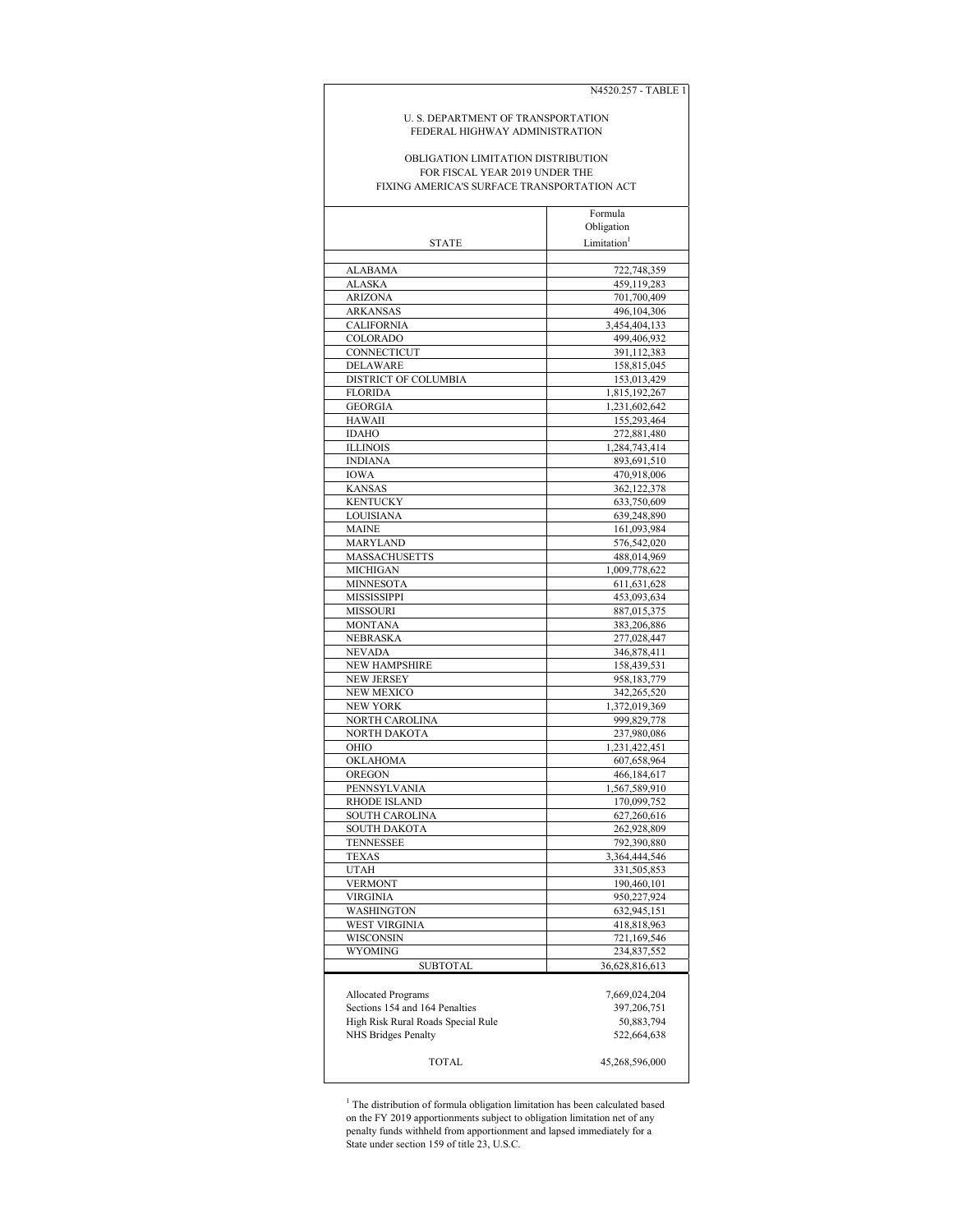N4520.257 - TABLE 2

#### U. S. DEPARTMENT OF TRANSPORTATION FEDERAL HIGHWAY ADMINISTRATION

### UNDER SECTIONS 154 AND 164 OF TITLE 23, UNITED STATES CODE PENALTY FUNDS AND ASSOCIATED OBLIGATION LIMITATION FOR FISCAL YEAR 2019 FOR PENALTY PROVISIONS

|                             | TOTAL                         | OBLIGATION           |
|-----------------------------|-------------------------------|----------------------|
|                             | <b>SECTIONS 154 &amp; 164</b> | <b>LIMITATION</b>    |
| <b>STATE</b>                | PENALTY FUNDS                 | <b>FOR PENALTIES</b> |
|                             |                               |                      |
| <b>ALABAMA</b>              | 0                             | $\mathbf{0}$         |
| <b>ALASKA</b>               | 22.967.952                    | 20,705,000           |
| <b>ARIZONA</b>              | $\boldsymbol{0}$              | $\bf{0}$             |
| <b>ARKANSAS</b>             | $\theta$                      | $\theta$             |
| <b>CALIFORNIA</b>           | 76,822,652                    | 69,253,587           |
| COLORADO                    | 11,861,130                    | 10,692,495           |
| CONNECTICUT                 | 11,038,504                    | 9,950,919            |
| <b>DELAWARE</b>             | 3,791,728                     | 3,418,142            |
| <b>DISTRICT OF COLUMBIA</b> | 0                             | $\mathbf{0}$         |
| <b>FLORIDA</b>              | $\mathbf{0}$                  | 0                    |
| <b>GEORGIA</b>              | 0                             | 0                    |
| <b>HAWAII</b>               | 7,647,754                     | 6,894,248            |
| <b>IDAHO</b>                | $\mathbf{0}$                  | $\bf{0}$             |
| <b>ILLINOIS</b>             | $\mathbf{0}$                  | $\Omega$             |
| <b>INDIANA</b>              | 21,928,255                    | 19,767,741           |
| <b>IOWA</b>                 | 0                             | 0                    |
| <b>KANSAS</b>               | $\mathbf{0}$                  | $\mathbf{0}$         |
| <b>KENTUCKY</b>             | $\mathbf{0}$                  | $\mathbf{0}$         |
| LOUISIANA                   | 33,423,876                    | 30,130,740           |
| <b>MAINE</b>                | 4,199,721                     | 3,785,937            |
| MARYLAND                    | 0                             | $\bf{0}$             |
| <b>MASSACHUSETTS</b>        | $\mathbf{0}$                  | $\mathbf{0}$         |
| MICHIGAN                    | $\theta$                      | $\mathbf{0}$         |
| <b>MINNESOTA</b>            | 14,983,399                    | 13,507,138           |
| <b>MISSISSIPPI</b>          | 11,464,476                    | 10,334,922           |
| <b>MISSOURI</b>             | 22,356,511                    | 20,153,803           |
| <b>MONTANA</b>              | 9,585,583                     | 8,641,149            |
| <b>NEBRASKA</b>             | $\boldsymbol{0}$              | $\bf{0}$             |
| <b>NEVADA</b>               | $\mathbf{0}$                  | $\mathbf{0}$         |
| NEW HAMPSHIRE               | $\mathbf{0}$                  | 0                    |
| <b>NEW JERSEY</b>           | $\mathbf{0}$                  | $\mathbf{0}$         |
| <b>NEW MEXICO</b>           | 8,626,287                     | 7,776,369            |
| NEW YORK                    | 0                             | $\bf{0}$             |
| NORTH CAROLINA              | $\mathbf{0}$                  | $\Omega$             |
| NORTH DAKOTA                | $\theta$                      | $\Omega$             |
| OHIO                        | 60,047,866                    | 54,131,562           |
| OKLAHOMA                    | $\theta$                      | $\theta$             |
| OREGON                      | 11,612,289                    | 10,468,171           |
| PENNSYLVANIA                | $\Omega$                      | $\Omega$             |
| RHODE ISLAND                | 5,026,767                     | 4,531,497            |
| <b>SOUTH CAROLINA</b>       | 15,913,748                    | 14,345,823           |
| SOUTH DAKOTA                | 6,525,984                     | 5,883,002            |
| <b>TENNESSEE</b>            | 19,559,386                    | 17,632,269           |
| <b>TEXAS</b>                | $\boldsymbol{0}$              | $\boldsymbol{0}$     |
| <b>UTAH</b>                 | $\theta$                      | $\theta$             |
| <b>VERMONT</b>              | 4,602,889                     | 4,149,383            |
| <b>VIRGINIA</b>             | 23,258,991                    | 20,967,365           |
| WASHINGTON                  | 15,431,203                    | 13,910,821           |
| <b>WEST VIRGINIA</b>        | $\mathbf{0}$                  | $\mathbf{0}$         |
| WISCONSIN                   | $\mathbf{0}$                  | $\mathbf{0}$         |
| <b>WYOMING</b>              | 11,893,256                    | 10,721,456           |
|                             |                               |                      |
| <b>SUBTOTAL</b>             | 434,570,207                   | 391,753,539          |
| Puerto Rico                 | 6,052,400                     | 5,453,212            |
| <b>TOTAL</b>                | 440,622,607                   | 397,206,751          |

NOTE: Puerto Rico Highway Program is an allocated program and is not treated as an apportionment to the States.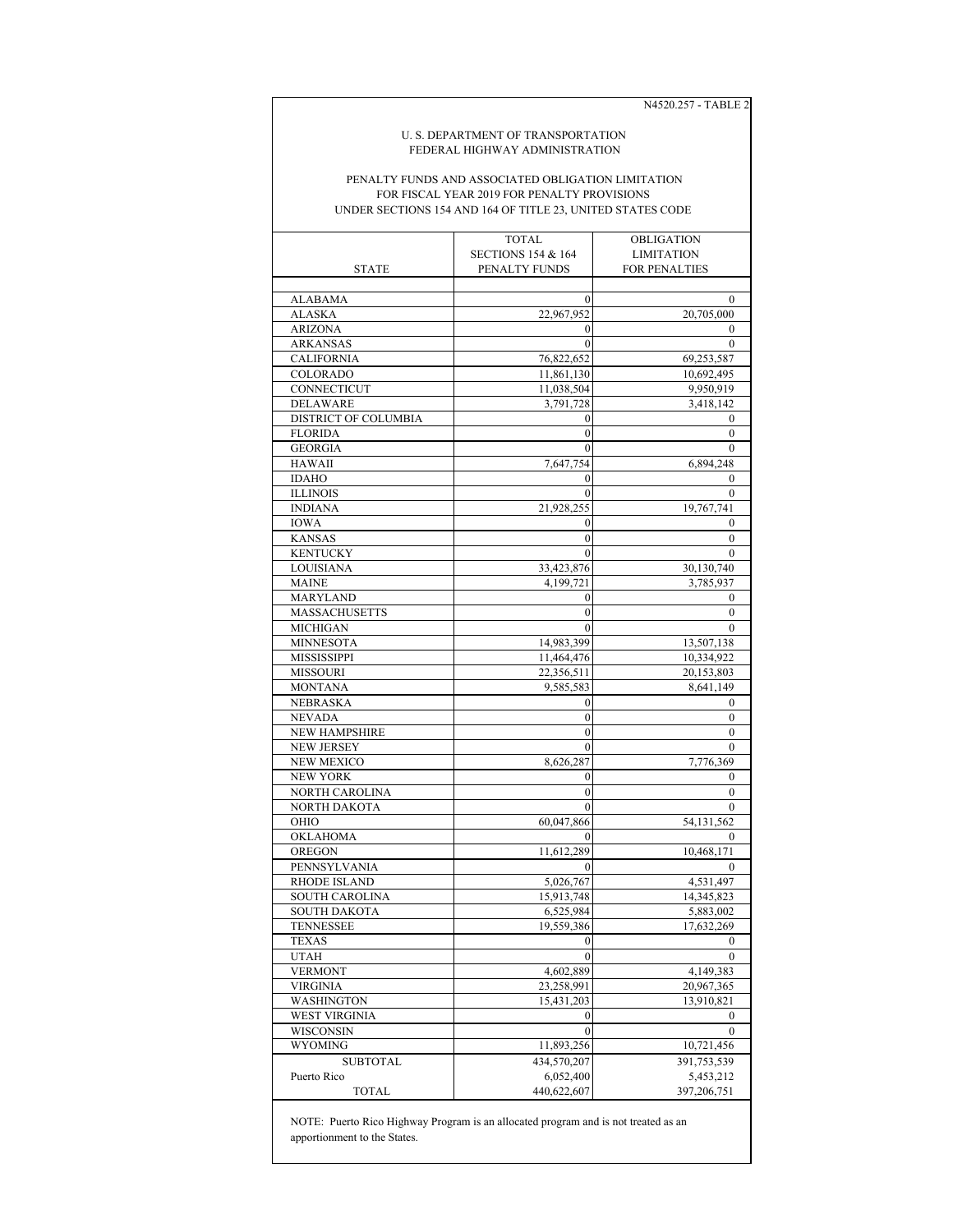N4520.257 - TABLE 3

## U. S. DEPARTMENT OF TRANSPORTATION FEDERAL HIGHWAY ADMINISTRATION

## SECTION 148(g)(1) OF TITLE 23, UNITED STATES CODE HIGH RISK RURAL ROADS (HRRR) SPECIAL RULE FUNDS AND ASSOCIATED OBLIGATION LIMITATION FOR FISCAL YEAR 2019 PURSUANT TO

|                             | <b>TOTAL</b>        | OBLIGATION               |
|-----------------------------|---------------------|--------------------------|
|                             | <b>HRRR SPECIAL</b> | <b>LIMITATION FOR</b>    |
| <b>STATE</b>                | <b>RULE FUNDS</b>   | <b>HRRR SPECIAL RULE</b> |
|                             |                     |                          |
| ALABAMA                     | 4,124,978           | 4,124,978                |
| <b>ALASKA</b>               | 900,000             | 900,000                  |
| <b>ARIZONA</b>              | $\boldsymbol{0}$    | 0                        |
| <b>ARKANSAS</b>             | $\mathbf{0}$        | $\mathbf{0}$             |
| <b>CALIFORNIA</b>           | $\theta$            | $\mathbf{0}$             |
| <b>COLORADO</b>             | 2,826,084           | 2,826,084                |
| CONNECTICUT                 | 0                   | 0                        |
| <b>DELAWARE</b>             | $\boldsymbol{0}$    | $\boldsymbol{0}$         |
| <b>DISTRICT OF COLUMBIA</b> | $\overline{0}$      | $\mathbf{0}$             |
| <b>FLORIDA</b>              | $\boldsymbol{0}$    | $\mathbf{0}$             |
| <b>GEORGIA</b>              | 6,299,452           | 6,299,452                |
| <b>HAWAII</b>               | $\mathbf{0}$        | $\mathbf{0}$             |
| <b>IDAHO</b>                | 1,294,798           | 1,294,798                |
| <b>ILLINOIS</b>             | 6,048,546           | 6,048,546                |
| <b>INDIANA</b>              | $\boldsymbol{0}$    | $\boldsymbol{0}$         |
| <b>IOWA</b>                 | $\boldsymbol{0}$    | $\boldsymbol{0}$         |
| <b>KANSAS</b>               | $\mathbf{0}$        | $\mathbf{0}$             |
| <b>KENTUCKY</b>             | 2,879,986           | 2,879,986                |
| LOUISIANA                   | 3,085,174           | 3,085,174                |
| <b>MAINE</b>                | $\boldsymbol{0}$    | 0                        |
| <b>MARYLAND</b>             | $\mathbf{0}$        | $\mathbf{0}$             |
| <b>MASSACHUSETTS</b>        | $\mathbf{0}$        | $\boldsymbol{0}$         |
| <b>MICHIGAN</b>             | $\boldsymbol{0}$    | 0                        |
| <b>MINNESOTA</b>            | $\boldsymbol{0}$    | 0                        |
| <b>MISSISSIPPI</b>          | $\boldsymbol{0}$    | $\boldsymbol{0}$         |
| <b>MISSOURI</b>             | $\mathbf{0}$        | $\mathbf{0}$             |
| <b>MONTANA</b>              | 1,389,760           | 1,389,760                |
| <b>NEBRASKA</b>             | $\boldsymbol{0}$    | $\bf{0}$                 |
| <b>NEVADA</b>               | 1,487,814           | 1,487,814                |
| <b>NEW HAMPSHIRE</b>        | $\boldsymbol{0}$    | $\theta$                 |
| <b>NEW JERSEY</b>           | $\mathbf{0}$        | $\mathbf{0}$             |
| <b>NEW MEXICO</b>           | 1,887,424           | 1,887,424                |
| <b>NEW YORK</b>             | $\boldsymbol{0}$    | 0                        |
| NORTH CAROLINA              | $\boldsymbol{0}$    | $\mathbf{0}$             |
| NORTH DAKOTA                | $\mathbf{0}$        | $\boldsymbol{0}$         |
| OHIO                        | $\mathbf{0}$        | $\mathbf{0}$             |
| <b>OKLAHOMA</b>             | $\boldsymbol{0}$    | $\bf{0}$                 |
| <b>OREGON</b>               | 2,440,120           | 2,440,120                |
| PENNSYLVANIA                | 5,766,894           | 5,766,894                |
| RHODE ISLAND                | $\mathbf{0}$        | $\mathbf{0}$             |
| SOUTH CAROLINA              | $\theta$            | $\mathbf{0}$             |
| <b>SOUTH DAKOTA</b>         | 1,517,100           | 1,517,100                |
| <b>TENNESSEE</b>            | $\theta$            | $\mathbf{0}$             |
| <b>TEXAS</b>                | $\theta$            | $\mathbf{0}$             |
| <b>UTAH</b>                 | 1,331,318           | 1,331,318                |
| <b>VERMONT</b>              | $\bf{0}$            | $\bf{0}$                 |
| <b>VIRGINIA</b>             | 4,459,774           | 4,459,774                |
| <b>WASHINGTON</b>           | 3,144,572           | 3,144,572                |
| <b>WEST VIRGINIA</b>        | $\boldsymbol{0}$    | $\boldsymbol{0}$         |
| WISCONSIN                   | $\boldsymbol{0}$    | $\boldsymbol{0}$         |
| <b>WYOMING</b>              | $\bf{0}$            | 0                        |
| <b>TOTAL</b>                | 50,883,794          | 50,883,794               |